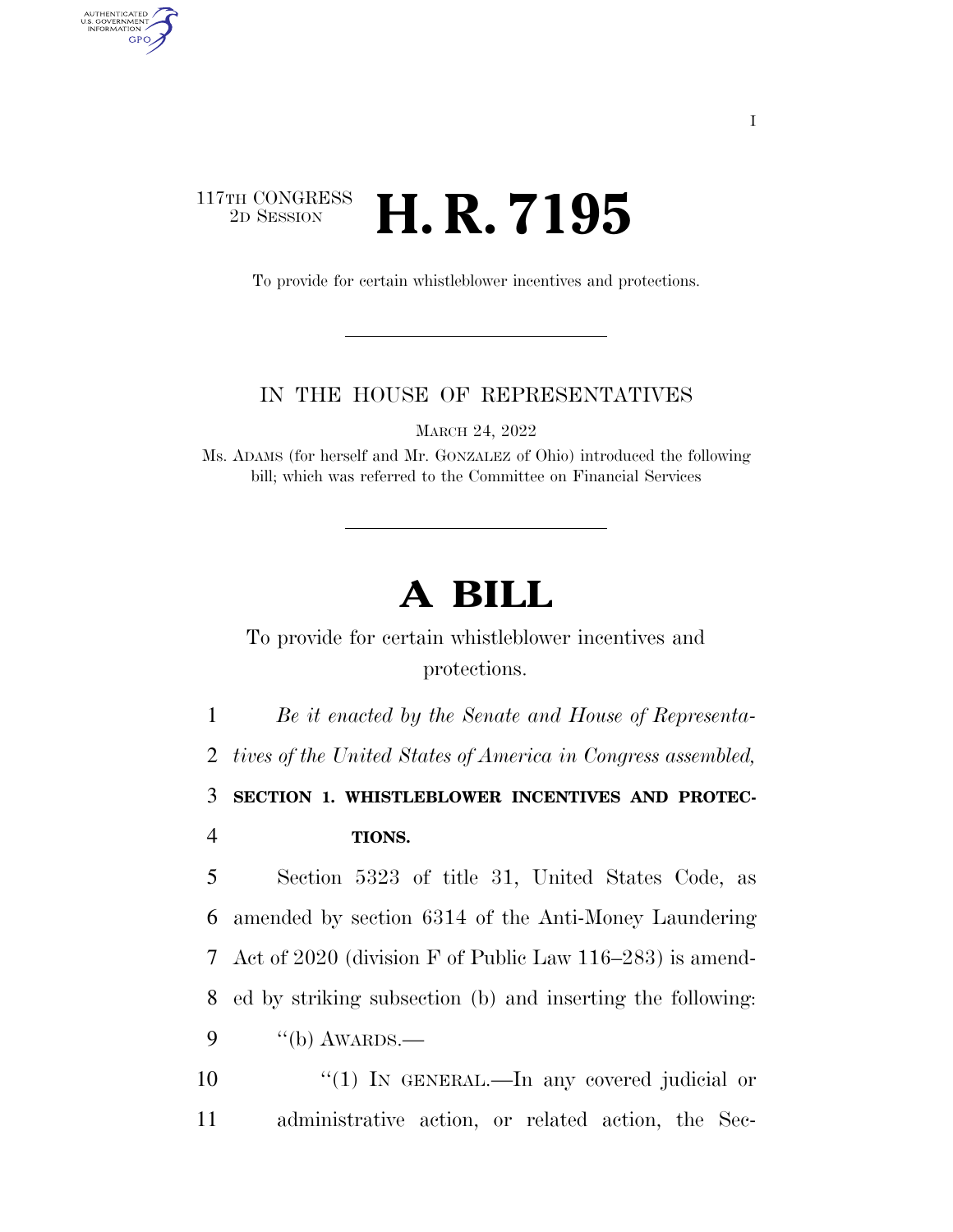| $\mathbf{1}$   | retary, under regulations prescribed by the Sec-      |
|----------------|-------------------------------------------------------|
| $\overline{2}$ | retary, in consultation with the Attorney General     |
| 3              | and subject to subsection (c), shall pay an award or  |
| 4              | awards to 1 or more whistleblowers who voluntarily    |
| 5              | provided original information to the employer of the  |
| 6              | individual, the Secretary, or the Attorney General,   |
| 7              | as applicable, that led to the successful enforcement |
| 8              | of the covered judicial or administrative action, or  |
| 9              | related action, in an aggregate amount equal to-      |
| 10             | "(A) not less than 10 percent, in total, of           |
| 11             | what has been collected of the monetary sanc-         |
| 12             | tions imposed in the action or related actions;       |
| 13             | and                                                   |
| 14             | " $(B)$ not more than 30 percent, in total, of        |
| 15             | what has been collected of the monetary sanc-         |
| 16             | tions imposed in the action or related actions.       |
| 17             | "(2) PAYMENT OF AWARDS.—Any amount paid               |
| 18             | under paragraph (1) shall be paid from the Fund es-   |
| 19             | tablished under paragraph (3).                        |
| 20             | $\lq(3)$ SOURCE OF AWARDS.—                           |
| 21             | "(A) IN GENERAL.—There shall be estab-                |
| 22             | lished in the Treasury of the United States a         |
| 23             | revolving fund to be known as the Financial In-       |
| 24             | tegrity Fund (referred to in this subsection as       |
| 25             | the 'Fund').                                          |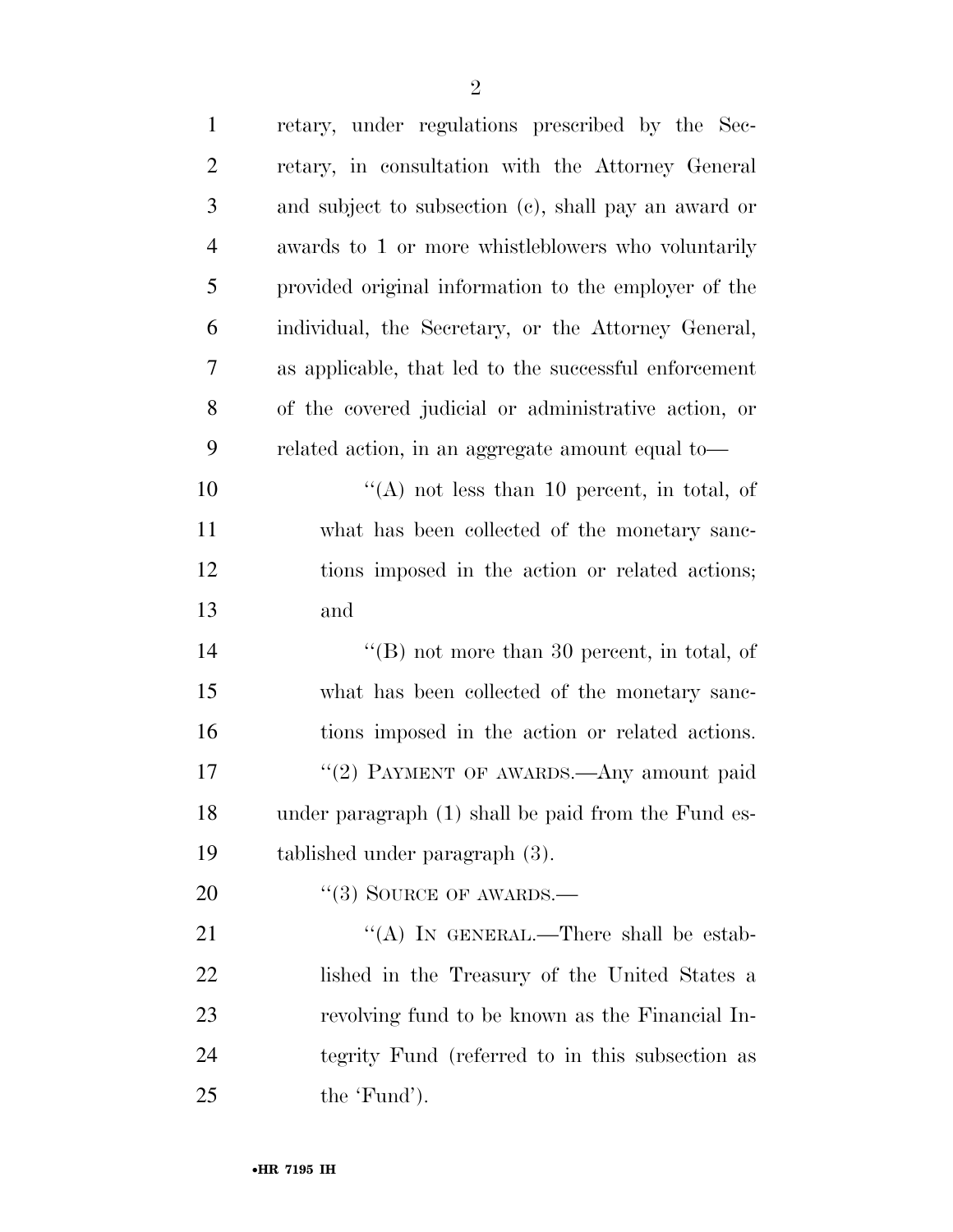| $\mathbf{1}$   | "(B) USE OF FUND.—The Fund shall be              |
|----------------|--------------------------------------------------|
| $\overline{2}$ | available to the Secretary, without further ap-  |
| 3              | propriation or fiscal year limitations, only for |
| $\overline{4}$ | the payment of awards to whistleblowers as pro-  |
| 5              | vided in subsection (b).                         |
| 6              | "(C) RESTRICTIONS ON USE OF FUND.                |
| 7              | The Fund shall not be available to pay any per-  |
| 8              | sonnel or administrative expenses.               |
| 9              | $``(4)$ DEPOSITS AND CREDITS.—                   |
| 10             | "(A) IN GENERAL.—There shall be depos-           |
| 11             | ited into or credited to the Fund an amount      |
| 12             | equal to-                                        |
| 13             | "(i) any monetary sanction collected             |
| 14             | by the Secretary or Attorney General in          |
| 15             | any judicial or administrative action under      |
| 16             | this title unless the balance of the Fund at     |
| 17             | the time the monetary judgement is col-          |
| 18             | lected exceeds $$300,000,000$ ; and              |
| 19             | "(ii) all income from investments                |
| 20             | made under paragraph (5).                        |
| 21             | "(B) ADDITIONAL AMOUNTS.—If<br>the               |
| 22             | amounts deposited into or credited to the Fund   |
| 23             | under subparagraph (A) are not sufficient to     |
| 24             | satisfy an award made under this subsection,     |
| 25             | there shall be deposited into or credited to the |